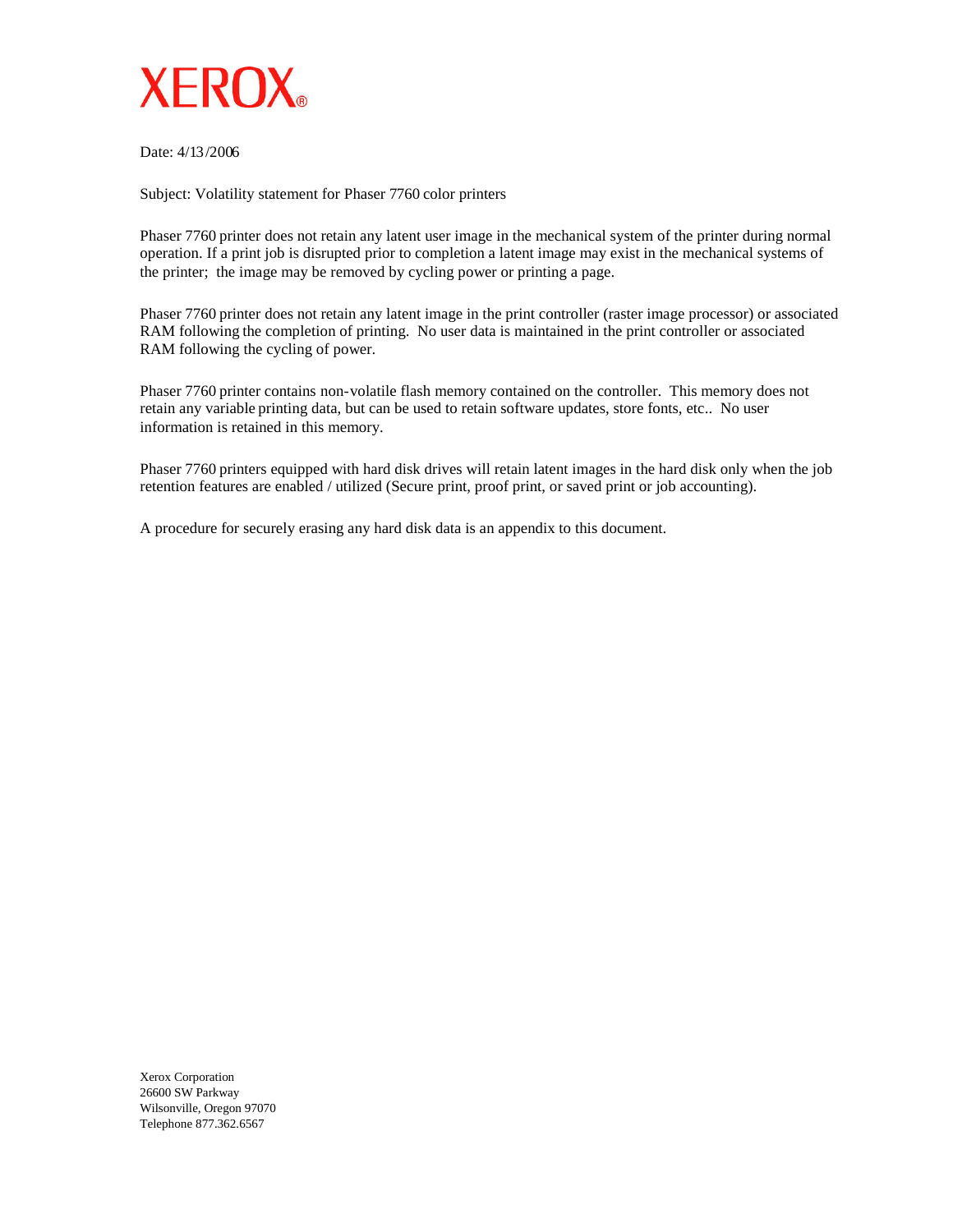# **XEROX**

The chart below shows the corresponding memory types for the Xerox Phaser 7760 printer. Please note, there are no remnants of customer print data retained in the printer when both the (i) hard disk drive is removed (from printers with hard drives) and (ii) the power is turned off.

| Phaser 7760<br>Model | Memory Size (Bytes) | Memory<br>Type   | Volatility   | User Data        |
|----------------------|---------------------|------------------|--------------|------------------|
| All models           | 512MB               | <b>SDRAM</b>     | Volatile     | Yes <sup>1</sup> |
| All models           | 40GB minimum        | <b>Hard Disk</b> | Non-volatile | Yes              |
| All models           | 32KB                | <b>EEPROM</b>    | Non-Volatile | <b>No</b>        |
| All models           | 32                  | <b>EEPROM</b>    | Non-Volatile | No <sup>2</sup>  |
| All models           | 16KB                | <b>EEPROM</b>    | Non-Volatile | No <sup>2</sup>  |
| All models           | Unknown KB          | <b>EEPROM</b>    | Non-Volatile | No <sup>3</sup>  |
| All models           | 4MB                 | Flash / ROM      | Non-Volatile | <b>No</b>        |

#### Note:

*Flash / ROM is used for Firmware code and contains no user data..*

**1** *SDRAM memory can be upgraded to 1024MB for all models*

- **2** *This EEPROM contains user network data and printer operational parameters. It does not contain user print data.*
- **3** *This EEPROM printer operational parameters. It does not contain user print data.*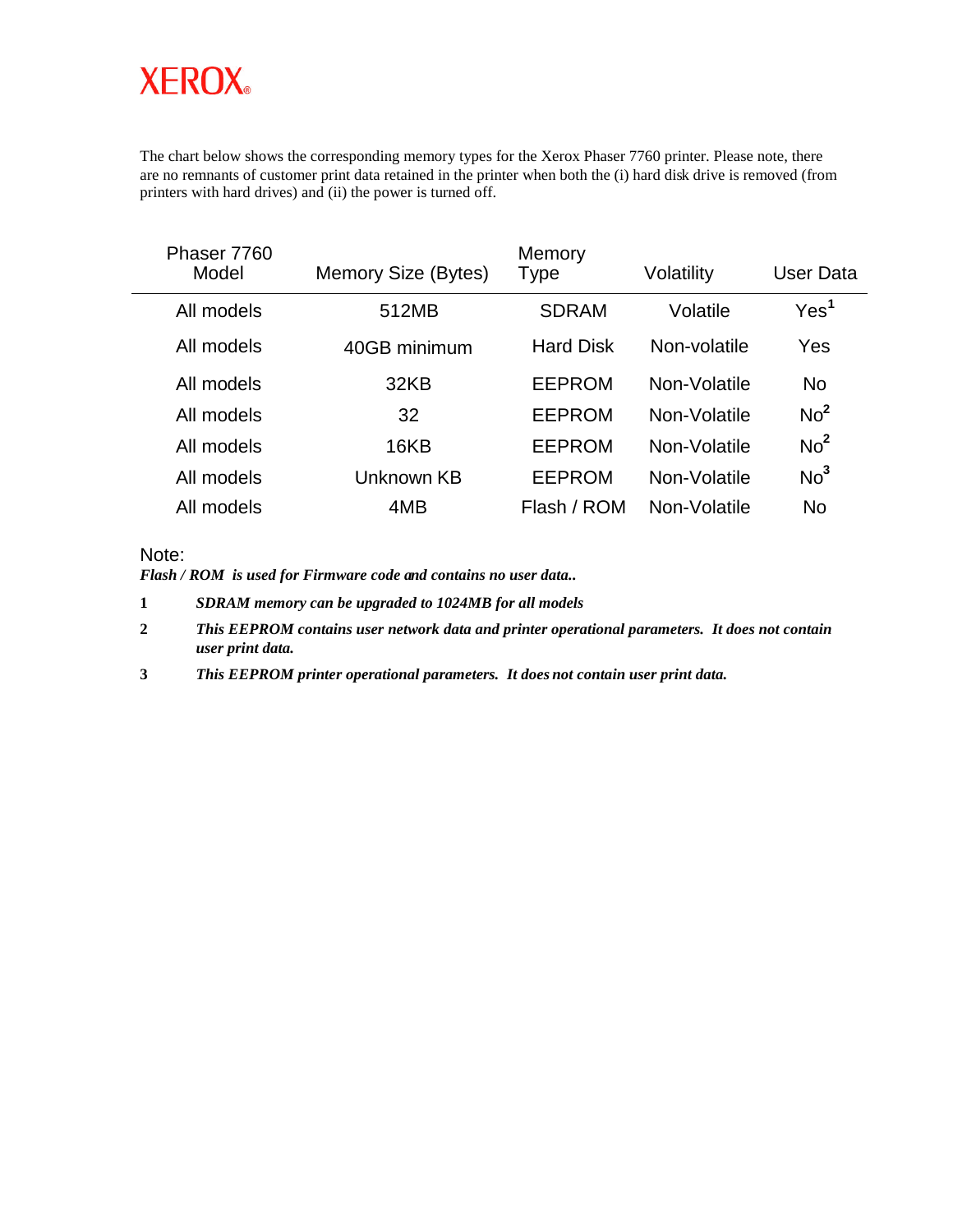# **Internal Hard Disk File Security**

Xerox Phaser Printer Models

#### **1. Supported Printers**

Xerox Phaser printer models now incorporate security features for data stored on the printer's internal hard disk. Refer to the printer's documentation or visit <http://www.xerox.com/officeprinting>to determine if a particular model of Phaser printer supports internal hard disk security options.

Earlier models of Xerox Phaser printers cannot be upgraded to support internal hard disk security.

### **2. Types of data stored on the printer's internal hard disk**

An internal hard disk is an optional feature for some models of Xerox Phaser printers. Not all printer models can support an internal hard disk.

The internal hard disk on a Phaser printer is used in several ways to improve printing performance, to implement additional features, and to improve printer usability and management. Security-conscious users often wish to know what types of data are stored on the internal hard disk.

When present, the printer uses the internal hard disk for the following purposes and data types:

a. The printer stores page content data for **Saved**, **Secure**, **Proof**, and printercollated print jobs. Print jobs sent for immediate printing, e.g. **Normal** jobs that do not use printer-based collation do not have their page content data saved on the printer's internal hard disk.

For **Saved**, **Secure**, **Proof**, and printer-collated print jobs, the printer must be able to access each page in a print job out of the order they were transmitted to the printer, and possibly at a later time. Because the contents of only a few pages at a time can be stored in RAM memory, the page content data is stored on the printer's internal hard disk. These types of print jobs are not available without an internal hard disk.

Page content data files are stored in a Xerox proprietary, unpublished compressed binary data format. These data files are not directly accessible from any printer interface other than the standard controls or commands for printing jobs, e.g. no feature exists for transferring or retrieving this data to another computer or printer.

For **Proof**, **Secure**, and printer-collated print jobs, the page content data files are deleted by the printer when the print job is completed. The page content data files for **Saved** print jobs are stored on the printer's internal hard disk and accessed through the printer's CentreWare IS internal web server or the printer's front panel, until they are explicitly deleted by the user.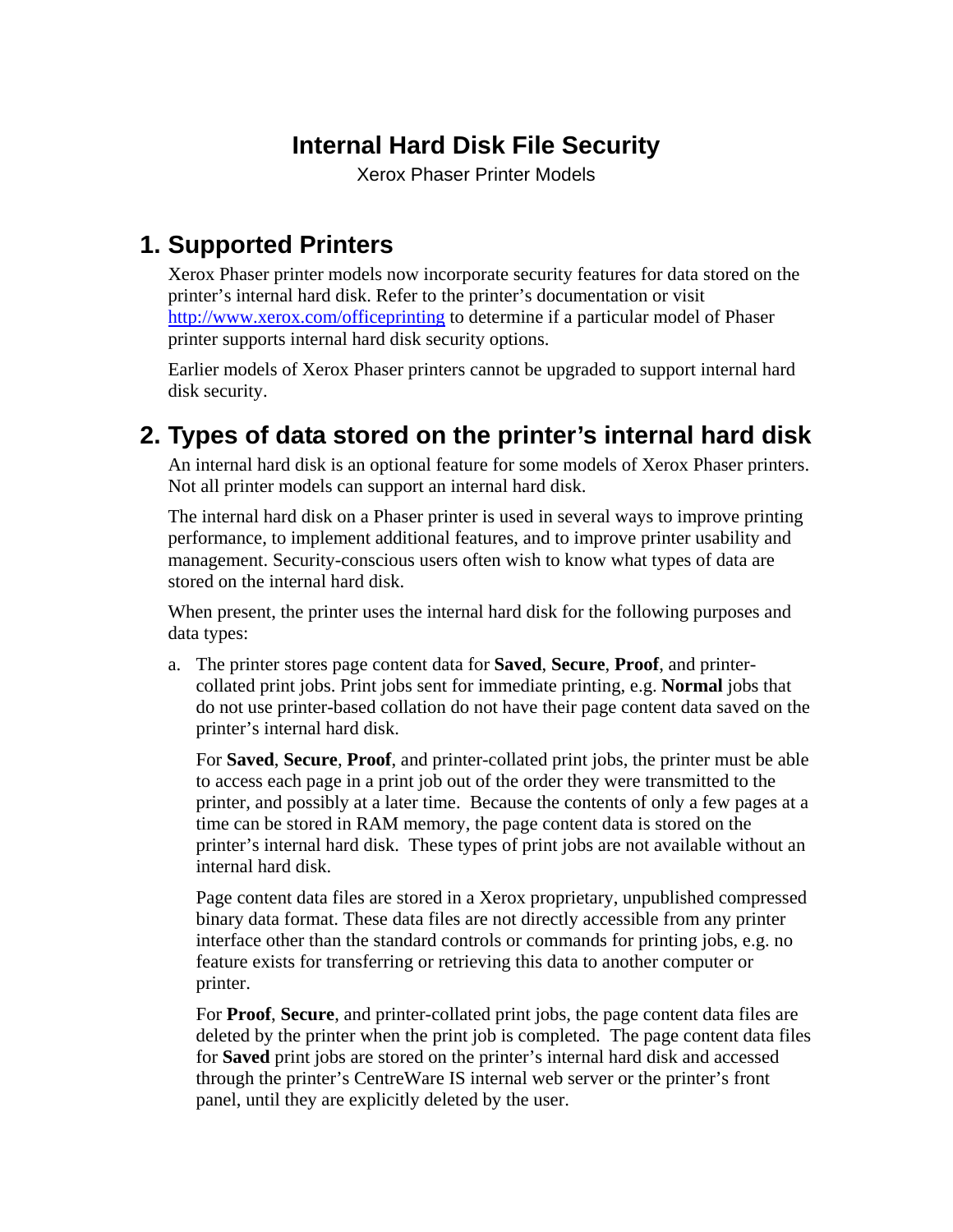Print job page data files may pose a data security risk because they contain the images of the pages in the print job..

b. The printer can store print job resources, such as fonts, macros, color tables, and forms on the internal hard disk. Printing performance is improved when common resources used across multiple print jobs are stored on the disk instead of contained within every print job data stream that uses those resources.

These types of resources must be explicitly copied to the printer's internal hard disk by a user by using a printer utility program, such as the Xerox Font Management Utility. Other utility programs exist from Xerox and other vendors for managing resources of various types on a printer's internal hard disk.

PostScript and PCL fonts may be listed and deleted from the printer's internal hard disk through the built-in CentreWare IS web server.

Print job resource data such as fonts, and color tables are not likely to pose a data security risk. Customer designed PostScript forms or PCL Macros may or may not pose a data security risk depending on their contents. In any case, storing these types of resources on the printer's internal hard disk is entirely at the user's discretion. The printer never creates such disk files without a specific command to do so by a utility program.

c. The printer records job accounting and usage profile information on the hard disk. Xerox Phaser printers that support networking maintain a history of jobs printed, with the details of each print job such as user name, job name, and the number of pages and amount of ink or toner used. This job accounting data can be viewed from the printer's internal web server, or downloaded to a host computer.

Small amounts of job accounting data are stored in printer RAM memory when an internal hard disk is not present, usually the most recent 50 to 500 print jobs depending on available RAM. Job accounting data in RAM memory are lost when the printer is powered off or restarted.

When an internal hard disk option is present, the printer stores much more job accounting data, usually 5000 records. This data is also preserved across printer power off or reset cycles.

The job accounting record data is stored in a Xerox proprietary, unpublished binary data format on the internal hard disk.

Job accounting data may be deleted from the printer through the printer's internal CentreWare IS web server.

Job accounting record data may pose a data security risk because the names of users, as well as the titles, date, time and lengths of printed jobs can be exposed. The contents of print job pages are not stored in the job accounting system.

d. Additional features are available through the printer's internal CentreWare IS web server when an internal hard disk option is present. Examples include user manuals in PDF format, QuickTime instructional videos on printer operation and user maintenance, and downloadable printer drivers. This content is preloaded onto the hard disk by Xerox.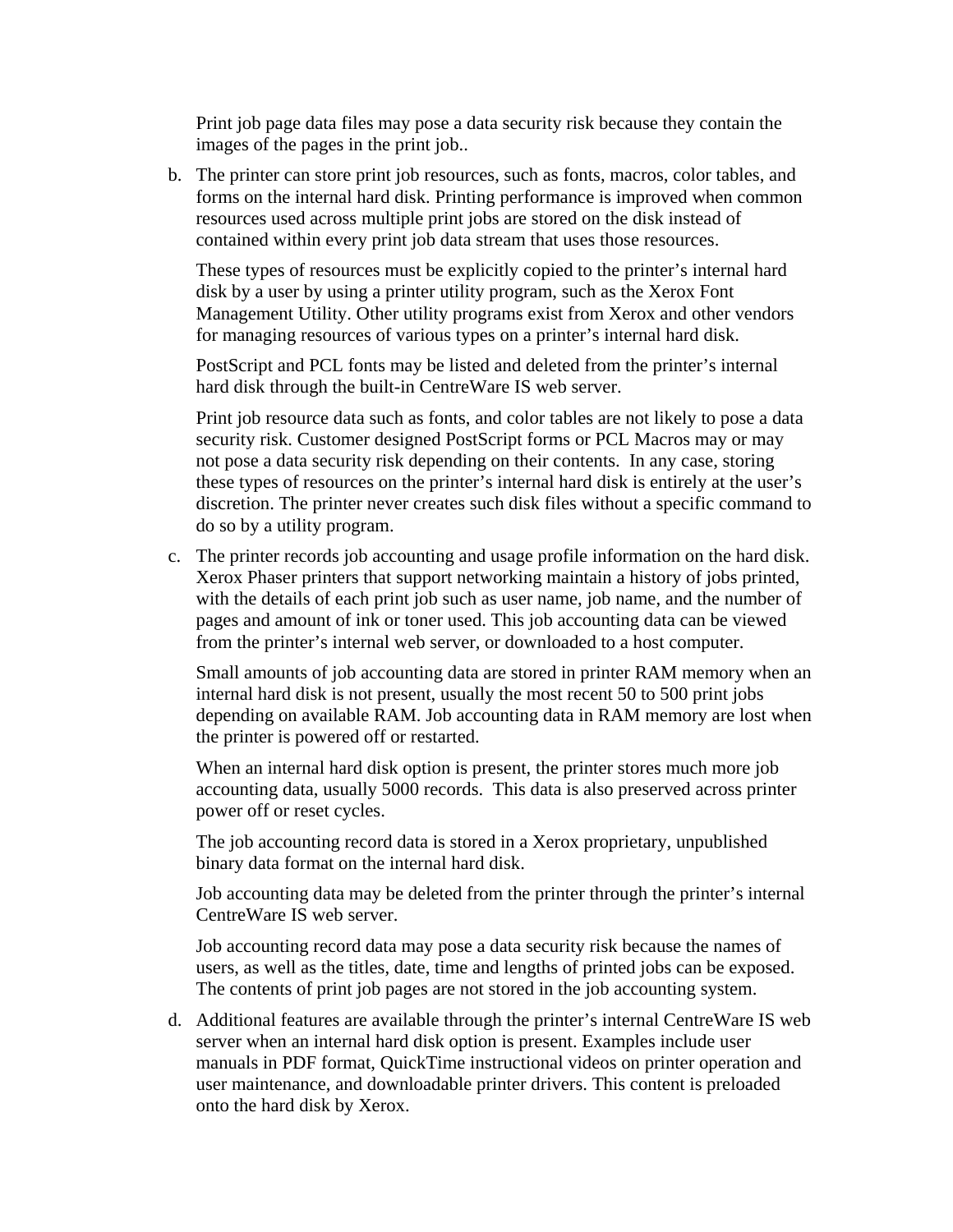This additional content data is invariant over time, and does not pose a security risk. No user controls or commands exist for modifying or deleting these additional content data files.

e. Some Xerox Phaser models support PDF-Direct printing. For those models that support this feature, an internal hard disk is required for the feature to operate. The PDF document format requires non-sequential access to the file's data. Since a PDF document may be too large to fit entirely in printer RAM memory, the PDF file is first stored on the printer's internal hard disk before it is processed.

Print jobs sent to the printer using the PDF-Direct page description language may pose a data security risk because the print job data stream is written to a temporary file on the printer's internal hard disk. The temporary file is deleted when the print job is completed.

f. Xerox Phaser printers support a "**Printer Neighborhood**" feature in the printer's CentreWare IS internal web server. This feature performs a network discovery to find other Xerox Phaser printers on the network, and can optionally discover non-Xerox printers as well. To increase the performance of this feature, the printer stores the list of discovered network printers in a cache file on the internal hard disk, if it is present.

The printer discovery data cache is stored in a Xerox proprietary, unpublished binary data format on the internal hard disk.

The printer discovery data cache may pose a security risk because it contains a network address listing of additional printers.

There exists no user controls or commands to delete this cache file once it has been created. The "**Printer Neighborhood**" feature is disabled by default. Do not enable this feature to avoid creating this cache file.

g. Files can be created on, modified, and deleted from the printer's internal hard disk through standard PostScript or PJL/PCL file and resource commands.

Normal printing jobs from the standard Xerox print drivers do not create these types of PostScript or PCL files. Specialized printing application software, or custom software or PostScript programs created by a user may create and store files on the printer's internal hard disk.

Such data files created by the user may or may not pose a data security risk based on their contents; but the creation and installation of these files on the printer's disk are entirely at the user's discretion.

#### **3. Secure File Overwrite**

When a file is deleted or removed by most computer operating systems, the actual data contained in the file remains on the hard disk mechanism after the command to delete the file is completed. Only the directory entry for the file is deleted and the file no longer appears through the typical operating system software interfaces that access the hard disk.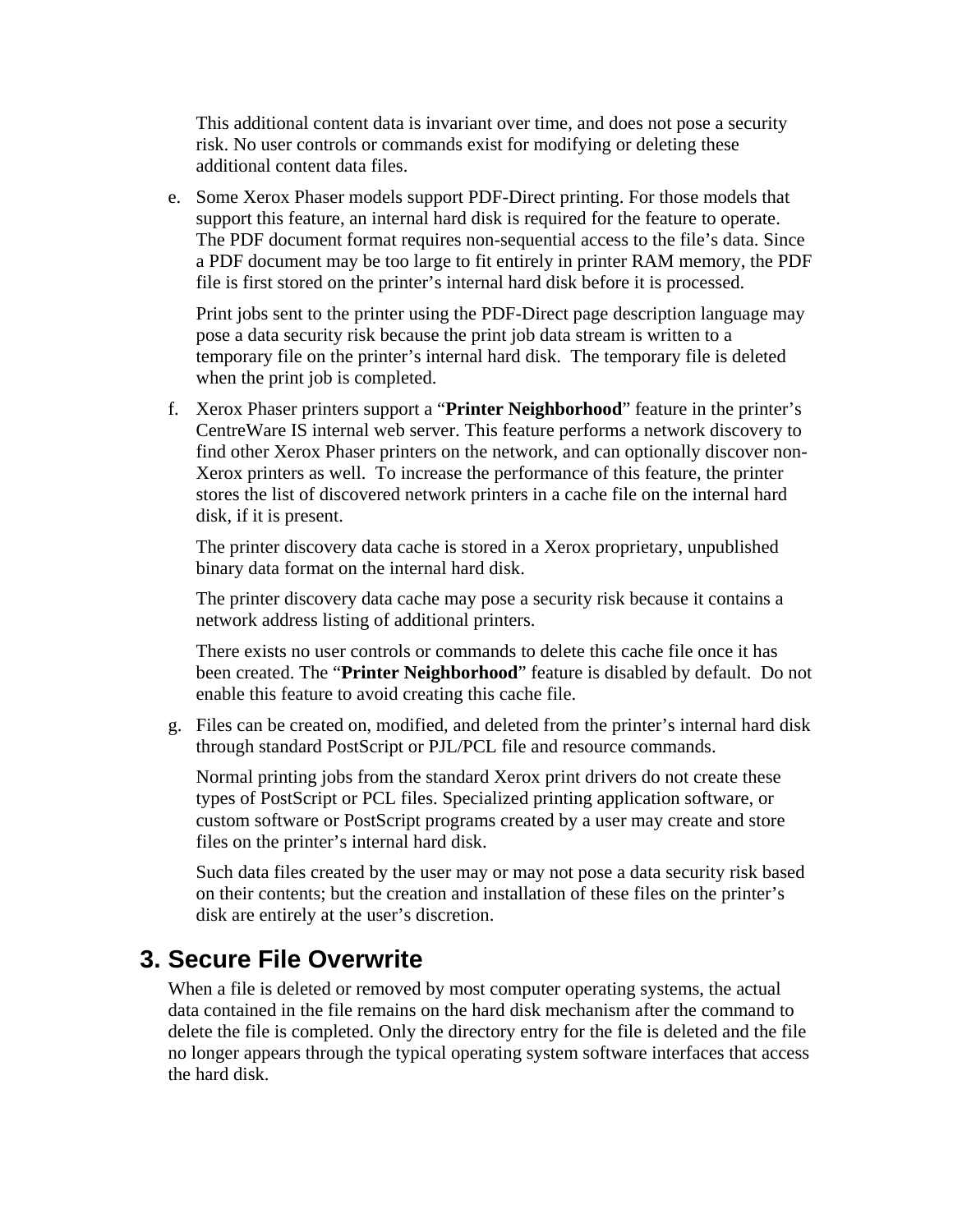The areas on the hard disk that stored the deleted file's data are marked as free and available for reuse, and may over time be overwritten by other data as other files are created and written to the hard disk. The deleted file's data, however, is still present for an unpredictable amount of time after the file is deleted. Depending on the amount of hard disk activity, this data may remain on the hard disk for a considerable period of time.

By using special software and techniques, it is sometimes possible to read the data of a deleted file from a hard disk, if it has not been overwritten by the data of other files. This creates the possibility that an unauthorized person with the proper technical knowledge could recover data from a sensitive file, even though the file has been deleted.

On Xerox Phaser printers, the format of stored print jobs, discovered network printers, and job accounting data on the printer's disk is in a proprietary, unpublished binary format. While this would prevent casual interpretation of the data, a person with sufficient technical skills would probably be able to reverse-engineer the structure and format of these files and interpret the data.

To address these security concerns, Xerox Phaser printers now support a Hard Drive Overwrite Security software feature. This feature obliterates the data stored on the hard disk of a file marked for deletion, before the file's directory entry is removed and its storage space on the hard disk is marked as available for reuse.

The obliteration of the data is accomplished by overwriting the entire area of the hard disk that stores the data of the file to be deleted with a pattern of all 'zero' bits, then all 'one' bits, then with a random pattern of bits.

This technique is described in the United States government industrial security standard DoD 5200.28-M. This [s](https://rimr.tatrc.org/DoD1.html)tandard can be viewed at: https://rimr.tatrc.org/DoD1.html . Xerox Phaser printers that support Hard Drive Overwrite Security fully comply with this standard.

The Hard Drive Overwrite Security feature is not enabled by default. It can be enabled from the printer's front panel or from within the printer's CentreWare IS internal web server; see section 5 of this document for details on configuring security features.

When the Hard Drive Overwrite Security option is enabled, the system command to delete files in the printer's operating system moves the files to be deleted from the printer's internal hard disk into a special directory, where they are processed by a background task on the printer. This background task performs the Hard Drive Overwrite Security process as described above, and then deletes the file directory entry. This software design, by using a temporary folder, insures that the Hard Drive Overwrite Security process will take place for every file, even if the printer is restarted while the Hard Drive Overwrite Security is processing files.

When Hard Drive Overwrite Security is enabled, all files deleted from the printer's internal hard disk will be overwritten, regardless of the printer software controls or commands that deleted it or what type of file it is. There are no exceptions to this rule.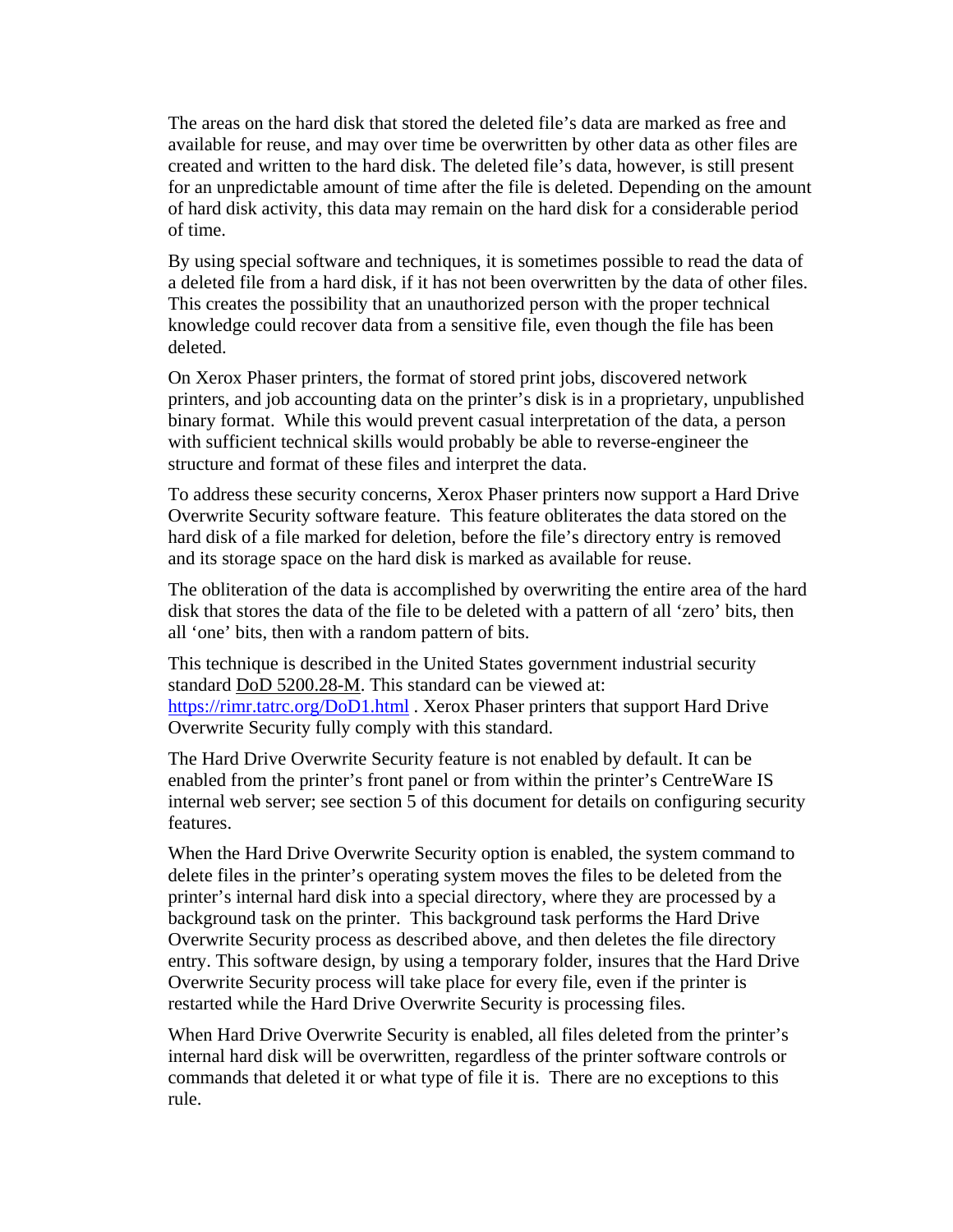## **4. Automatic File Deletion**

The printer's administrator can configure the printer to automatically delete unprinted **Secure**, and **Proof** print jobs after a specific amount of time has elapsed since the job was sent to the printer; or after at certain time of day, or immediately upon pressing a button.

These options are set from within the printer's CentreWare IS internal web server.

Files deleted with Automatic File Deletion are subject to Hard Drive Overwrite Security if that feature has been enabled.